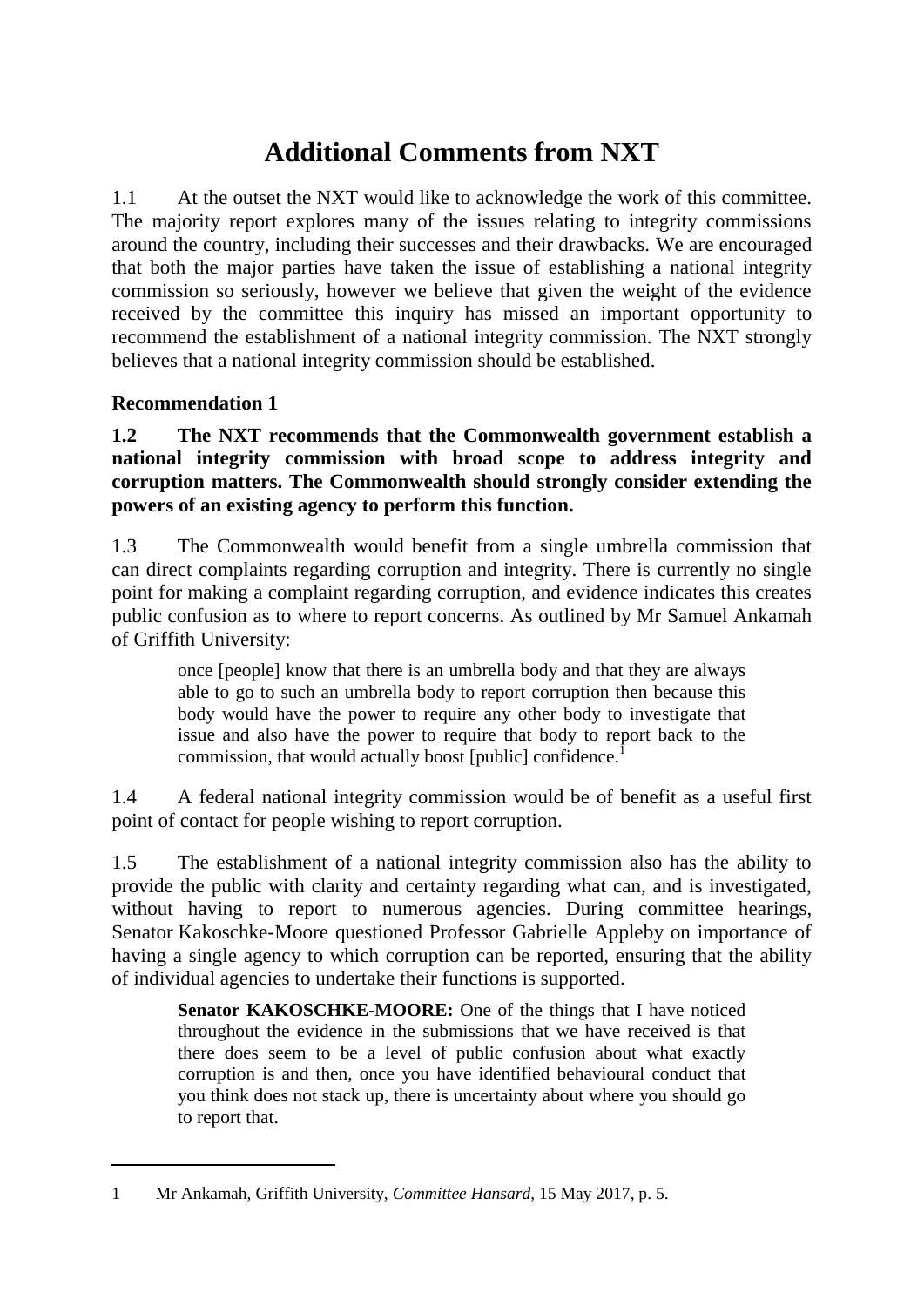I would be interested to know your views on whether that is because the complaints received were not about corrupt conduct per se or whether they were just directed to the wrong body. The ombudsman had similar statistics that demonstrated that most of the reports made were not within the purview of the Ombudsman.

**Prof. Appleby:** I think this goes to a few points that have already been discussed by Professor Twomey and Professor McMillan earlier on the issue about public understanding and public education—where you might go to lodge a particular complaint about a particular agency, and at what level. At the Commonwealth level, the diffusion of agencies is such that there is confusion. There is no one-stop point to make a complaint, and people do need to have some understanding. I think that that actually undermines the ability of individual agencies to fulfil their functions. It may actually dissuade people from coming forward because they are confused. 'Should I go to the ombudsman? Should I go to ACLEI?' That sort of thing.

…

I think I am much more persuaded by Professor McMillan's suggestion this morning that maybe there should be a one-stop button that you press for a complaint and then there is a triage system that sits behind that. I do not think it is fair for the public to have to understand the nuances of what might be the jurisdictional bar for one particular agency over another. If they have concerns and they want to be able to have them addressed by the most appropriate agency, the Commonwealth should create a funnel for those complaints. $<sup>2</sup>$ </sup>

1.6 The NXT supports the committee's view that consideration could be made to extend the existing powers and jurisdiction of the Australian Commission for Law Enforcement Integrity rather than establishing a new agency, as long as it is appropriately resourced. The NXT is wary of implementing an entirely new body within the existing integrity framework that may replicate the scope of other agencies and add to increasing public confusion regarding the current federal framework.

# **Recommendation 2**

 $\overline{a}$ 

#### **1.7 The NXT recommends that the Australian National Audit Office (ANAO) undertake an audit of the national integrity framework prior to implementing a national integrity commission, with the aim of identifying vulnerabilities and gaps within the existing framework.**

1.8 The ANAO has the broadest jurisdiction of the federal institutions through its performance audit powers, and possesses the greatest transparency within its reporting capabilities. The Commonwealth should utilise these powers and require the ANAO to undertake a cross-sectoral and inter-institutional investigation into the existing national integrity framework. This investigation should be completed prior to the

…

<sup>2</sup> Professor Appleby, *Committee Hansard*, 12 May 2017, p. 14.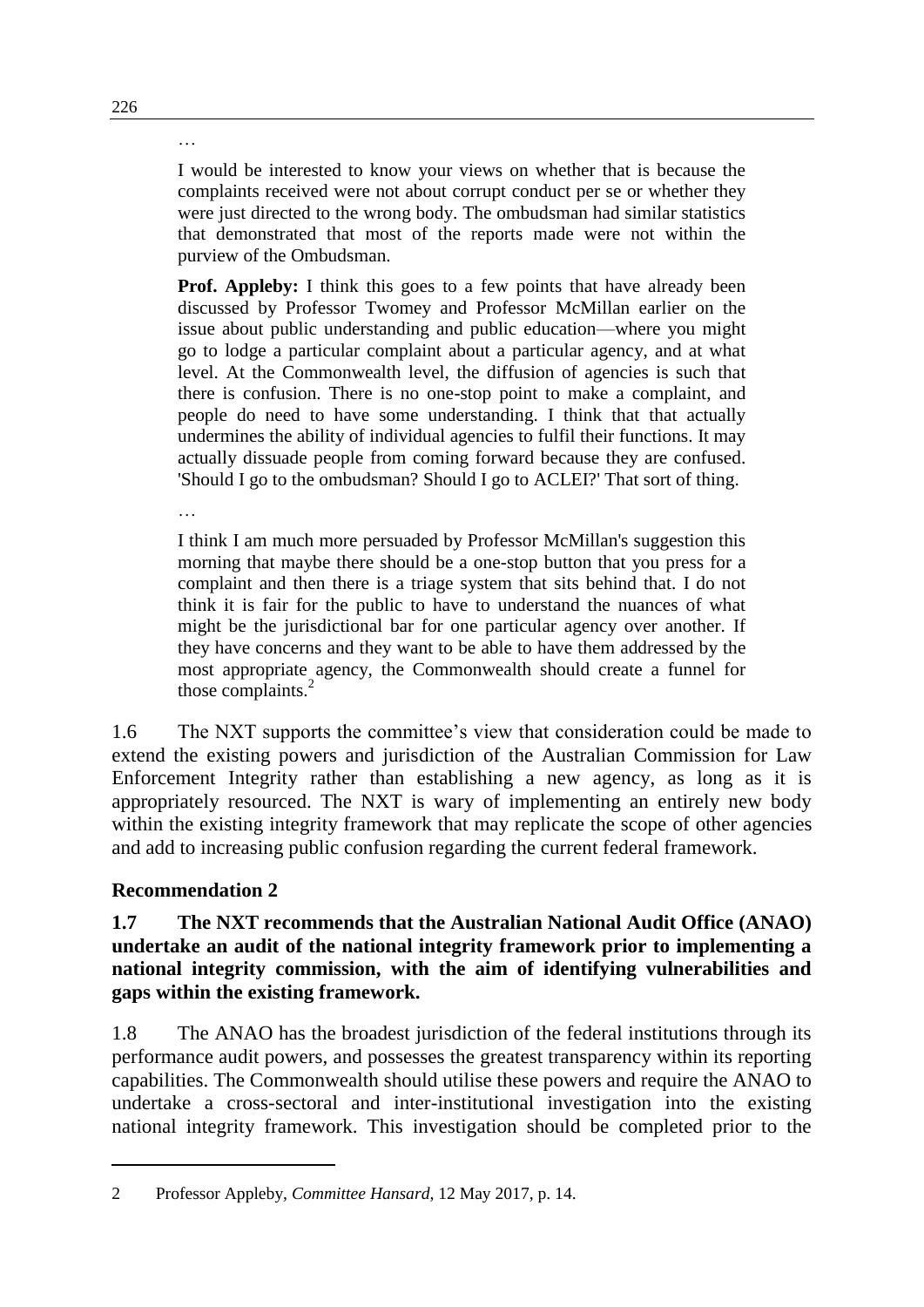implementation of a new national integrity agency in order to assess the effectiveness and scope of existing integrity mechanisms.

1.9 A 'systemic audit of existing institutions' is also recommended by Professor Gabrielle Appleby as a method to determine whether there are institutional gaps in existing organisations.<sup>3</sup> Similarly, Ms Gabrielle Bashir SC, member of the Law Council of Australia, argued that a 'national integrity system assessment' is required to determine whether and where gaps within the existing framework are located.<sup>4</sup> The NXT agree with the suggestion in Griffith University's submission that a new national integrity commission will not provide a solution to gaps in the current framework, unless this new commission is 'well designed to achieve the intended purpose'.<sup>5</sup> An audit of the existing framework would provide a new agency with the ability to ensure the Commonwealth has a strong anti-corruption framework.

## **Recommendation 3**

 $\overline{a}$ 

## **1.10 The NXT recommends that the new national integrity commission be empowered to hold public hearings.**

1.11 NXT believes in transparency and accountability in the investigation process. The Australian public have lost confidence in the processes undertaken by integrity agencies, in part due to the closed-door approach to many investigations. Greater transparency in the investigation of corruption is required at a federal level. This can be achieved in part by undertaking public hearings for corruption matters, which provides people with an insight into how issues of corruption can be managed and resolved.

1.12 The NXT support the model followed by the NSW ICAC which requires that any public hearing must be approved by a panel of three commissioners who determine whether the process would be in the public interest. This restructure was recommended by the Committee on the Independent Commission Against Corruption in its October 2016 report: *Review of the Independent Commission Against Corruption: Consideration of the Inspector's Reports*. 6 Investigative journalists Ms Kate McClymont and Mr Michael West who have reported extensively on state corruption matters, agreed with the new requirement that a public hearing by NSW ICAC must be approved by a panel of commissioners.<sup>7</sup> Requiring a panel of

<sup>3</sup> Professor Appleby, *Committee Hansard*, 12 May 2017, p. 12.

<sup>4</sup> Ms Bashir SC, Law Council of Australia, *Committee Hansard*, 16 June 2017, p. 6.

<sup>5</sup> Australian Research Council Linkage Project, *Discussion Paper #1: Strengthening Australia's National Integrity System: Priorities for Reform*, March 2017, p. 4.

<sup>6</sup> Committee on the Independent Commission Against Corruption, *Review of the Independent Commission Against Corruption: Consideration of the Inspector's Reports*, October 2016, p. viii.

<sup>7</sup> Ms McClymont, Fairfax Media and Mr West, Journalist and Proprietor, michaelwest.com.au, *Committee Hansard*, 12 May 2017, p. 29.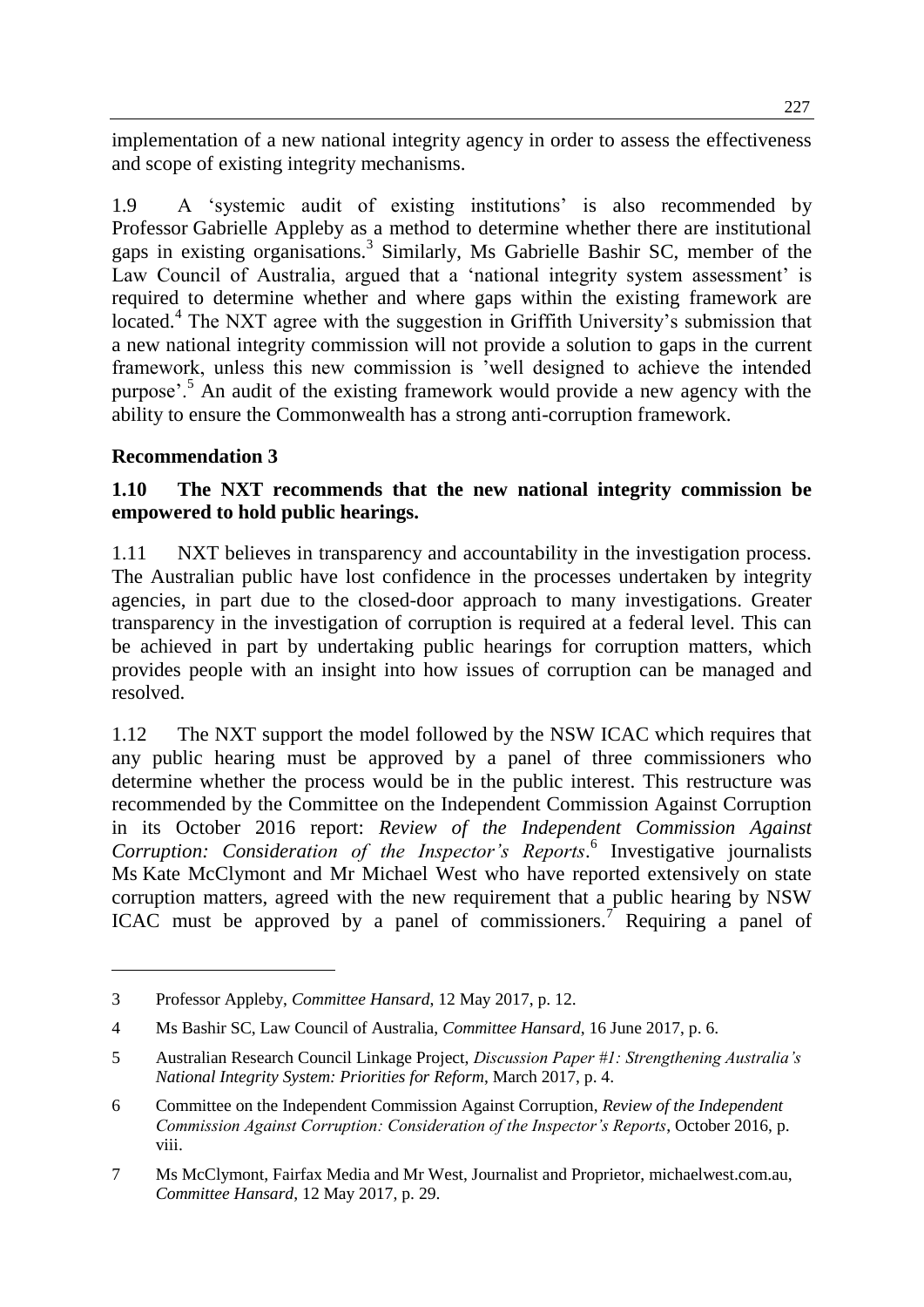commissioners to consider each matter separately would ensure that every matter is subject to additional scrutiny and discussion, which the NXT believes is in the public interest.

1.13 The Australia Institute advocates for public hearings and argued that the 'regular conduct of public hearings' in NSW 'greatly contributed to its success in investigating and exposing corruption'.<sup>8</sup> In their submission to the inquiry the Australia Institute also quoted former officers of the NSW ICAC, including former assistant NSW ICAC Commissioner Anthony Whealy QC, who has stated that 'there are many people out there in the public arena who will have information that's very important to the investigation. If you conduct the investigation behind closed doors, they never hear of it and the valuable information they have will be lost', and former NSW ICAC Commissioner David Ipp QC who said of the ICAC that '[i]ts main function is exposing corruption; this cannot be done without public hearings'.<sup>9</sup>

1.14 Public hearings allow members of the public to access important information about the issues, and encourage people with relevant further information to approach the agency and provide evidence. The use of public hearings is supported by Transparency International, who noted the importance of potential witnesses coming forward and providing useful information after the dissemination of initial information through the public hearing process.<sup>10</sup> The Chief Executive Officer of the Qld CCC, Mr Smith, has stated that in appropriate situations public hearings are very important, but notes that they should be carefully used in the right circumstances.<sup>11</sup> The NXT believe public hearings encourage greater information gathering processes which lead to better investigations and better outcomes.

1.15 The SA ICAC is required to hold all of its examinations relating to corruption in public administration in private. Previously, SA ICAC's Commissioner Bruce Lander has argued that no examinations should be held in private especially in the case of misconduct and maladministration matters.<sup>12</sup> The Australia Institute claims that the SA ICAC's inability to hold public hearings makes it the least effective of all of the state ICAC bodies, relying on data such as referral numbers to determine

<sup>8</sup> The Australia Institute, *Submission 14*, p. 9.

<sup>9</sup> The Australia Institute, *Submission 14*, p. 9 (citations omitted).

<sup>10</sup> Transparency International Australia, *Submission 21*, pp 7-8.

<sup>11</sup> Mr Smith, Qld CCC, *Committee Hansard*, 15 May 2017, p. 13.

<sup>12</sup> Leah MacLennan, 'South Australia's ICAC Commissioner says fractured relationship with Police Ombudsman is "improving"', *ABC News*, 10 November 2015, available: [http://www.abc.net.au/news/2015-11-10/icac-commissioner-bruce-lander-faces-public](http://www.abc.net.au/news/2015-11-10/icac-commissioner-bruce-lander-faces-public-integrity-committee/6927066)[integrity-committee/6927066](http://www.abc.net.au/news/2015-11-10/icac-commissioner-bruce-lander-faces-public-integrity-committee/6927066) (accessed 16 August 2017); see also discussion at Gilbert + Tobin, *Submission 18*, Attachment 1, p. 26.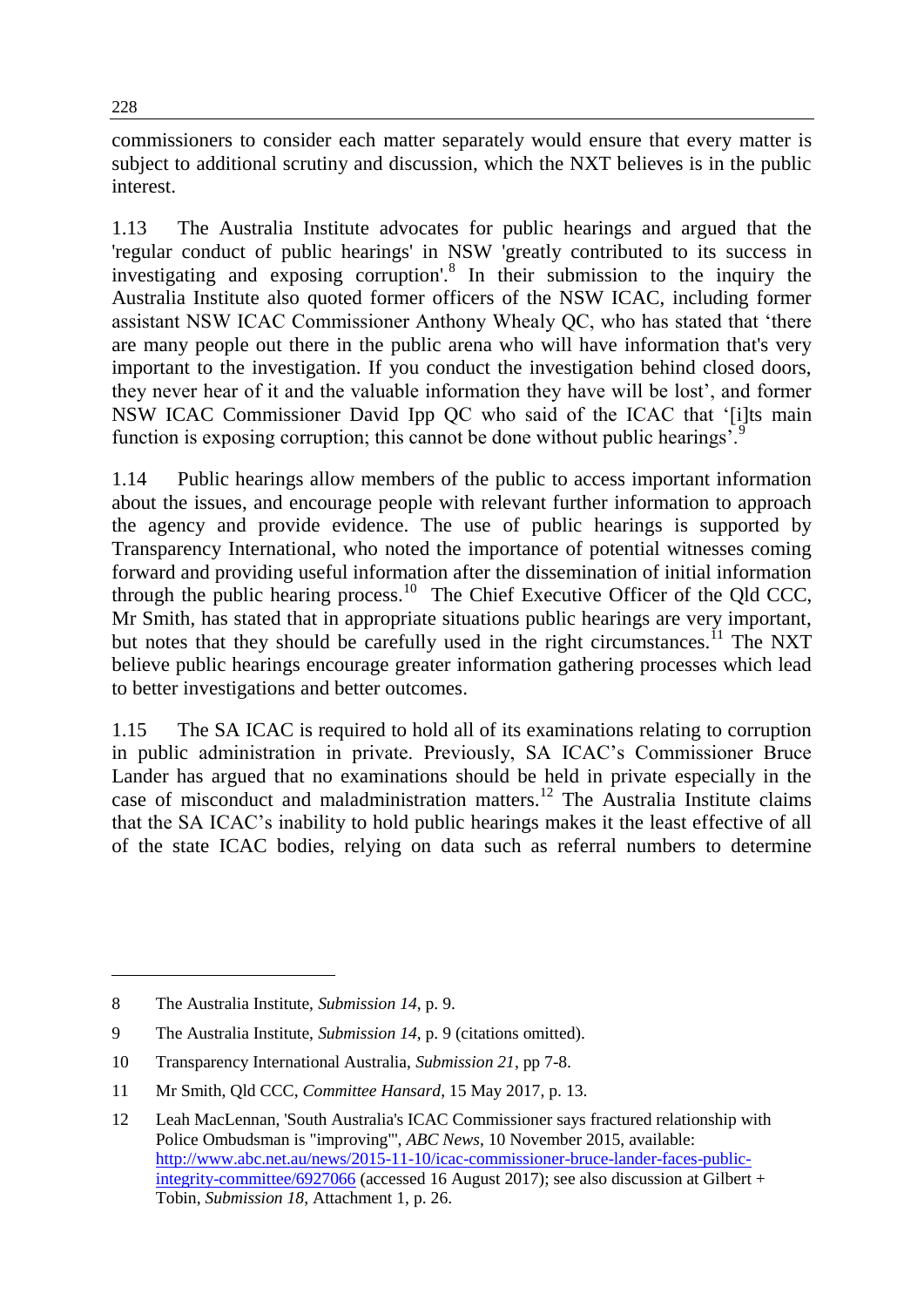'success'.<sup>13</sup> Any national integrity agency should have the power to hold public hearings. The NXT believe that the SA ICAC's inability to hold public hearings is a gross failure of the design of that commission.

1.16 Public hearings also have the benefit of maintaining public confidence in an integrity and corruption commission process. Professor Anne Twomey expressed her preference for public over private hearings. She argued that 'if you do all of those sorts of things behind closed doors, then there will be a perception that the system is protecting its own. I think that we have got to be careful about that  $14$  During committee hearings Senator Kakoschke-Moore put questions to Mr Ankamah from Griffith University regarding the connection between a public perception of corruption and public hearings:

**Senator KAKOSCHKE-MOORE:** I would like to go to the issue of a potential federal anti-corruption, pro-integrity commissioner's relationship with the public, because certainly from what I have read and the evidence we have heard it seems that the absence of a federal anti-corruption body is perhaps contributing to the perception that there is corruption at a Commonwealth level. Mr Ankamah, I wonder if you could tell the committee a little more about your thoughts about how that relationship should be developed. In particular, I would be interested to know your thoughts on the public hearings.

**Mr Ankamah:** Thanks very much, Senator. I think that is a very good question. Public hearings are very significant for such a body. In addition to the agency being able to hold private hearings, in my view, and in my own research, which I am conducting right now, there are three main things about public hearings. One of the things they do is that they are able to flush out more evidence for the agency's own investigations, and they are also able to build support and make confidence in such an agency. One thing I know is that when there is so much secrecy in investigations or operations, the public tends to see it as too secretive and not to believe in what the agency is doing. That is where the perception comes from that they are being controlled by some power somewhere. Once there are public hearings then people are able to participate and to know what is going on. Even those who are not able to participate are able to read excerpts in newspapers, and so it garners public support when the reports of such investigations come out. It is also very important, as sometimes it leads to identification of more systemic corruption. Sometimes, as was in one of the submissions, the issue is the tip of the iceberg and it might lead into the lower part of the iceberg. So public hearings are also very significant in that aspect.<sup>15</sup>

<sup>13</sup> Miles Kemp, 'Report finds SA ICAC least effective in Australia because hearings are kept secret', *The Advertiser*, July 31 2017, available: [http://www.adelaidenow.com.au/news/south](http://www.adelaidenow.com.au/news/south-australia/report-finds-sa-icac-least-effective-in-australia-because-hearings-are-kept-secret/news-story/dc31ca2a1ef1eb334dbee39774de6d4c)[australia/report-finds-sa-icac-least-effective-in-australia-because-hearings-are-kept](http://www.adelaidenow.com.au/news/south-australia/report-finds-sa-icac-least-effective-in-australia-because-hearings-are-kept-secret/news-story/dc31ca2a1ef1eb334dbee39774de6d4c)[secret/news-story/dc31ca2a1ef1eb334dbee39774de6d4c](http://www.adelaidenow.com.au/news/south-australia/report-finds-sa-icac-least-effective-in-australia-because-hearings-are-kept-secret/news-story/dc31ca2a1ef1eb334dbee39774de6d4c) (accessed 11 September 2017).

<sup>14</sup> Professor Twomey, *Committee Hansard*, 12 May 2017, p. 21.

<sup>15</sup> Mr Ankamah, *Committee Hansard*, 15 May 2017, p. 4.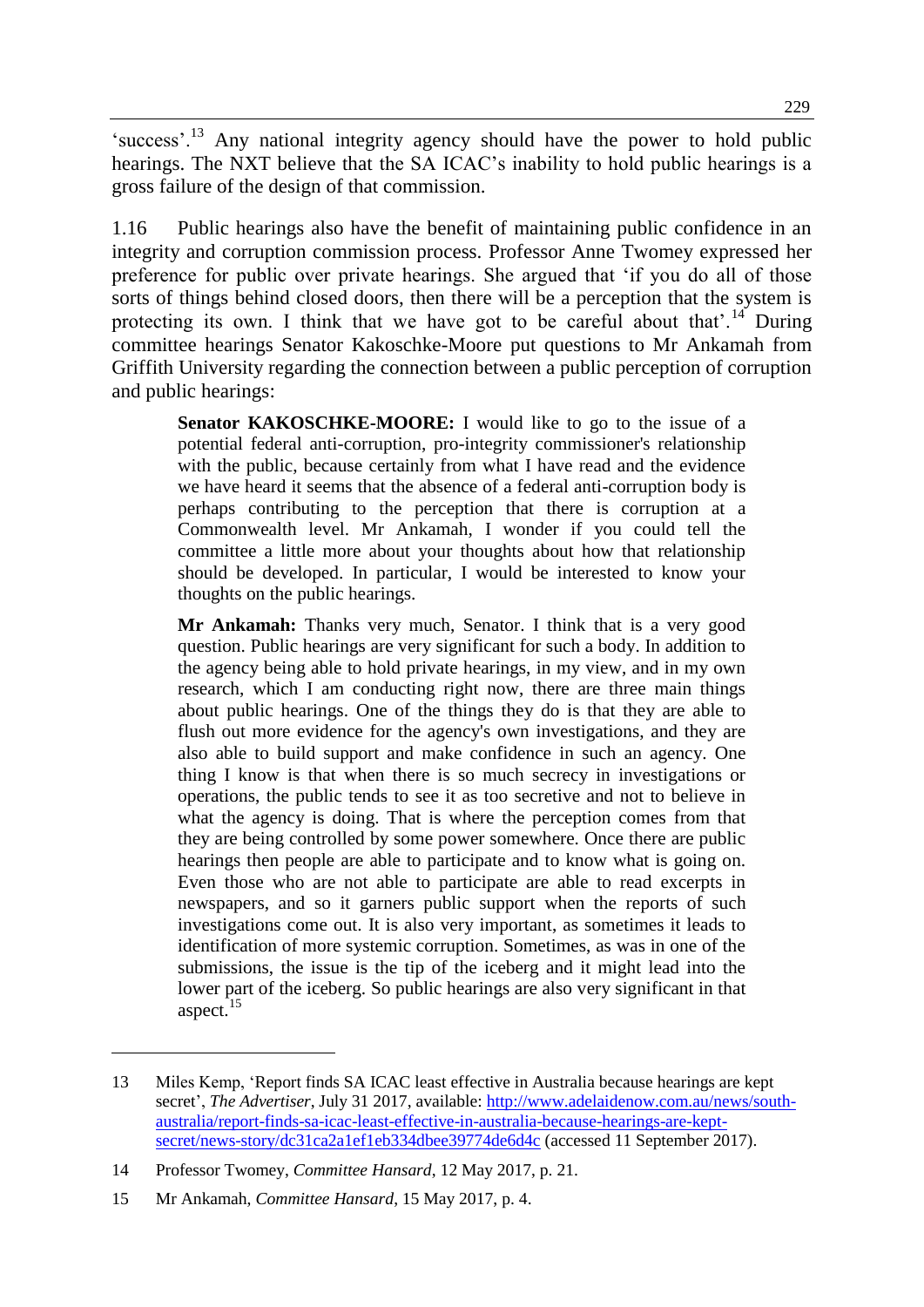The NXT believes that public hearings are vital in the anti-corruption process as they ensure public confidence in government bodies remains high.

1.17 The NXT acknowledges that without appropriate safeguards, public hearings may have serious consequences for a person's reputation, especially where a person is required to answer questions in public in relation to an inquiry. This potential is amplified when procedures of commissions mirror court proceedings, or are conducted in conjunction with police investigations. Mr Michael Griffin, the Integrity Commissioner of the ACLEI noted that in considering whether to hold a public hearing he first considers whether there are police investigations afoot as, '[i]f I were to conduct a public hearing, I might prejudice those police investigations or there may be court proceedings and I would run the risk of prejudicing a fair trial to a person'.<sup>16</sup> The NXT believes that the decision to hold a public hearing should only occur if the majority of commissioners determine it is overwhelmingly in the public interest to do so. Similarly, the procedures adopted by a national integrity commission should not mirror too closely practices used by the courts. This will assist in reducing the public perception that being questioned by the integrity commission is akin to being prosecuted for an offence.

## **Recommendation 4**

#### **1.18 The NXT recommends that the new national integrity commission be empowered to investigate non-government organisations and agencies who receive public funds.**

1.19 There is currently no purview in South Australia for the state ICAC to investigate people or organisations who are recipients of public funds, and who are not public officers or authorities. The inability of the SA ICAC to initiate these investigations is another failure. SA ICAC Commissioner Lander supports the investigation of organisations that are provided with public funds 'if in fact they or their officers engage in corruption'.<sup>17</sup> Any new federal integrity agency should have the power to follow the path of public funds and investigate where matters of corruption arise.

1.20 A number of witnesses and submissions to this inquiry support the extension of integrity agencies powers to include the ability to investigate non-government organisations and agencies who receive public funds. The Gilbert and Tobin Centre of Public Law recommended that a federal integrity agency have the power to investigate agencies as well as government contractors.<sup>18</sup> Professor Brown of Griffith University suggested that a new federal integrity agency be empowered 'to follow the dollar and follow the powers'.<sup>19</sup> This would ensure that where any Commonwealth money or

<sup>16</sup> Mr Griffin, ACLEI, *Committee Hansard*, 5 July 2017, p. 44.

<sup>17</sup> Mr Lander, SA ICAC, *Committee Hansard*, 15 May 2017, p.30

<sup>18</sup> Gilbert + Tobin, *Submission 18*, p. 3.

<sup>19</sup> Professor Brown, Griffith University, *Committee Hansard*, 15 May 2017, p. 10.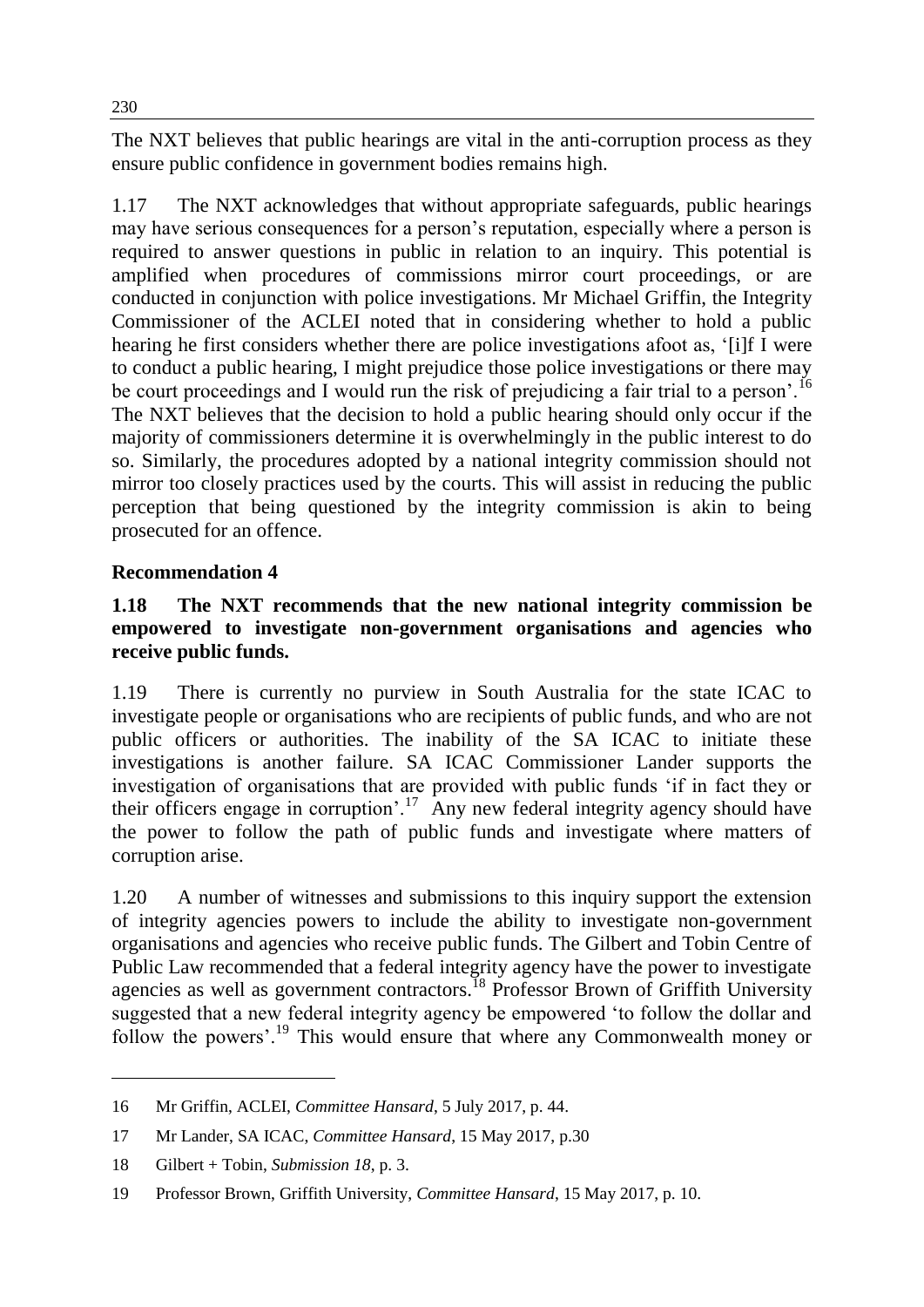services are 'being exercised or delivered on behalf of the Commonwealth as a result of grants programs or whatever, there should be the ability for the commission to follow those dollars and follow those powers'.<sup>20</sup> The Independent Broad-based Anticorruption Commission Committee also noted that giving the commission the power to access documentation of individuals and organisations in receipt of government funding would enhance their ability to investigate corruption.<sup>21</sup> Public funds should be put to public use and any misuse of public funds should not be tolerated. The NXT believes that there is currently not enough oversight of non-government organisations and agencies who receive public funds and that this should be addressed by a new national integrity commission.

## **Recommendation 5**

…

 $\overline{a}$ 

#### **1.21 The NXT recommends that the new national integrity commission should be empowered to initiate own investigations into systemic matters of integrity and corruption.**

1.22 A new federal national integrity commission should be able to initiate investigations into all relevant concerns regarding systemic corruption. This would ensure that an investigation can be launched without a specific complaint being made. Professor Appleby stated that 'any national integrity commission should be investigating serious or systemic corruption', with serious corruption being defined as 'corrupt conduct that would reduce public confidence in government and systemic corruption as corruption that demonstrates a pattern of behaviour'.<sup>22</sup> Investigative journalist Mr Nick McKenzie of Fairfax media noted that the 'need for an ICAC type body arises when you have systemic corruption involving a number of public officials perhaps'.<sup>23</sup>

1.23 The SA ICAC Commissioner has the power to initiate own inquiries and the committee heard from Commissioner Lander who noted that:

[t]here are some matters that, on reflection, I think I should have investigated but did not. I think there are a couple of matters where it would have been better if I had acted on my own initiative where we did not receive complaints and investigated two particular matters, and I regret doing that, but the time has passed to make it not relevant any longer.

They were a couple of matters I read about in the media, and I thought at the time, 'Well, this doesn't seem appropriate,' but did not act on my own

<sup>20</sup> Professor Brown, Griffith University, *Committee Hansard*, 15 May 2017, p. 10.

<sup>21</sup> Independent Broad-based Anti-corruption Commission Committee, *The performance of the Independent Broad-based Anti-corruption Commission and the Victorian Inspectorate 2015/16, November 2016*, pp 23–24.

<sup>22</sup> Professor Appleby, *Committee Hansard*, Friday 12 May 2017 p. 13.

<sup>23</sup> Mr Nicholas McKenzie, Journalist, Fairfax Media, *Committee Hansard*, 12 May 2017, p. 36.